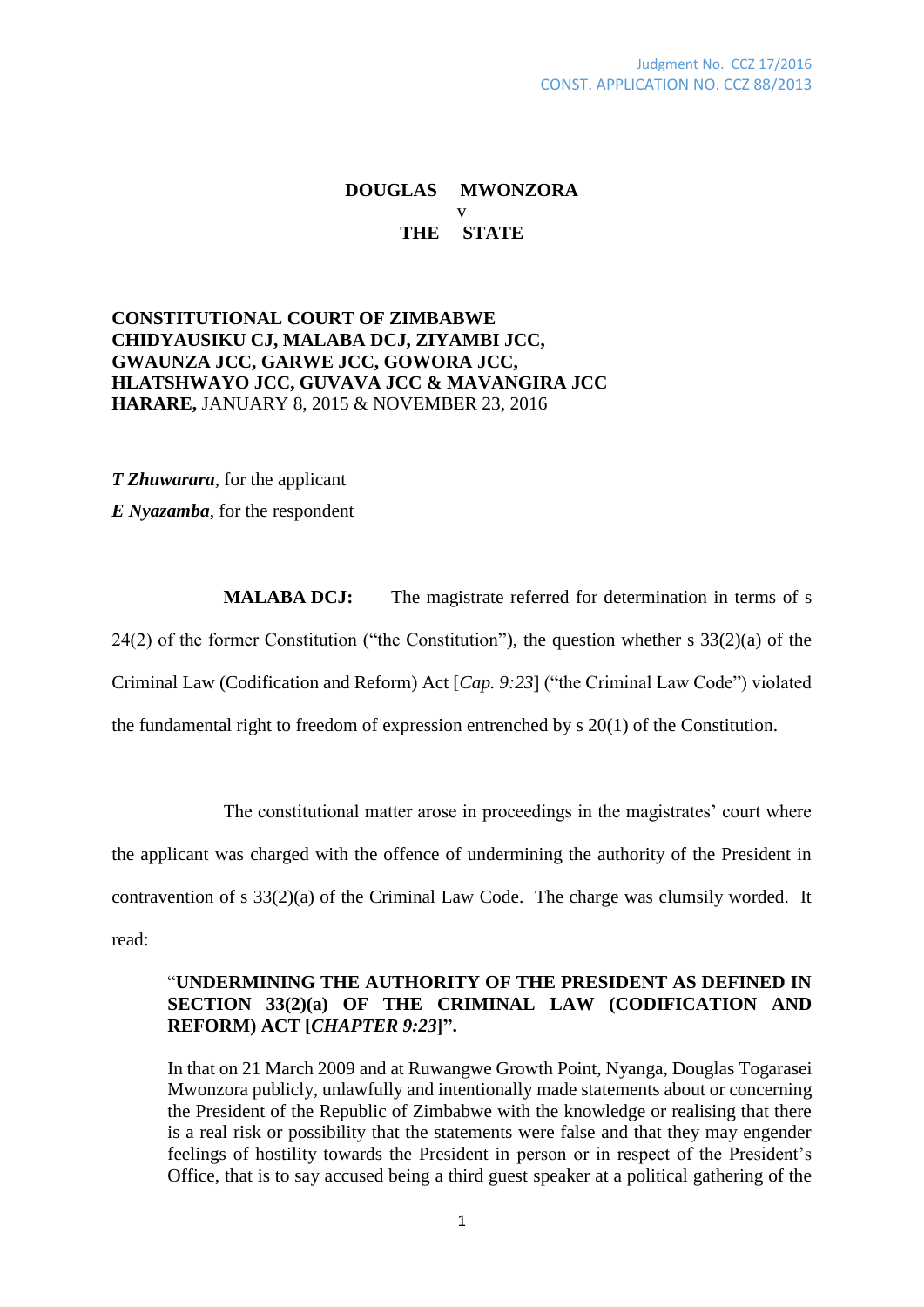Movement for Democratic Change (Tsvangirai faction) uttered during his speech Shona statements that are false, with intention or realising that there is a real risk or possibility that the statements may engender feelings of hostility towards or cause hatred, contempt or ridicule of the President of the Republic of Zimbabwe, His Excellency Comrade Robert Gabriel Mugabe in person or in respect of his Presidential Office as follows:

"President Robert Mugabe chikwambo uye achamhanya….Ndawona Mugabe achigeza, tauro muchiuno, sipo muhapwa uye ndebvu hwapepe … Pamberi ne M.D.C. Pasi nechihurumende chembavha chinosunga vanhu vasina mhosva chichitora zvinhu zvavo…" literally meaning "President Robert Mugabe is a goblin and will run … I saw Mugabe bathing, towel on waist, soap under his armpits and big beard … Forward with M.D.C., Down with bad Government of thieves which arrest innocent people and taking away their property"."

Section 33 of the Criminal Law Code provides:

# "**33 UNDERMINING AUTHORITY OF OR INSULTING PRESIDENT**:

"In this section –

"publicly", in relation to making a statement, means –

- (a) making the statement in a public place or any place to which the public or any section of the public have access;
- (b) publishing it in any printed electronic medium for reception by the public; "statement" includes any act or gesture

(2) any person who publicly, unlawfully and intentionally –

(a) makes any statement about or concerning the President or any acting President with the knowledge or realising that there is a real risk or possibility that the statement is false and that it may –

- (i) engender feelings of hostility towards, or
- (ii) cause hatred, contempt or ridicule of; the President or any acting President, whether in person or in respect of the President's Office.
- (c) Makes any abusive, indecent or obscene statement about or concerning the President or an acting President, whether in respect of the President personally or the President's Office;

shall be guilty of undermining the authority of or insulting the President and liable to a fine not exceeding level six or imprisonment for a period not exceeding one year or hoth"

The outline of the case for the prosecution from which the particulars of the

charge were taken read as follows:

- "(1) The accused in this case is Douglas Togarasei Mwonzora, a male adult aged 41 years of Nyamubarwa Village, Chief Saunyama, Nyanga and is the Honourable Member of the House of Assembly from the Movement for Democratic Change (Tsvangirai faction) for Nyanga North Constituency.
- (2) The complainant is the State.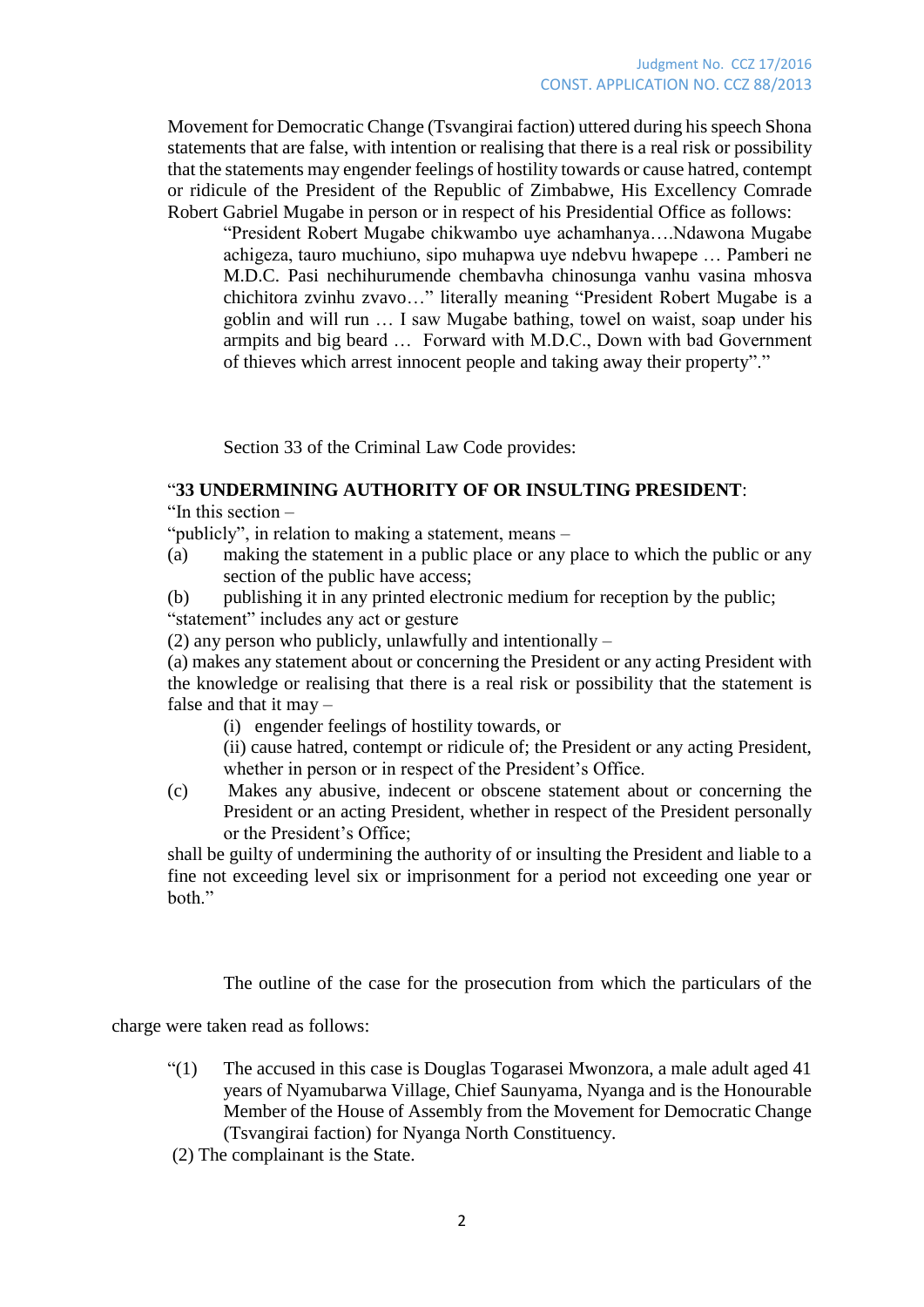- (3) On 21st day of March 2009 between 1300 hours and 1700 hours and at Ruwangwe Growth Point, Nyanga, accused being a third guest speaker at a political gathering of the Movement for Democratic Change (Tsvangirai) Party made statements concerning the President of the Republic of Zimbabwe, His Excellency Robert Gabriel Mugabe well knowing that there is a real risk or possibility that those statements may engender feelings of hostility towards or cause hatred, contempt or ridicule of the President in person or his office.
- 4. The accused during his speech uttered words to the effect that President Mugabe is a goblin and will vacate office running as quoted in Shona, "President Robert Mugabe chikwambo uye achamhanya literally meaning that "President Robert Mugabe is a goblin and he will run" a statement that will engender the President in person. (*sic*)
- 5. To ensure that the President Mugabe's goblin statement is understood by the gathering, the accused sang a song commonly known as "GEHENA" (ARMAGEDEON) in which he led the song with the following Shona lyrics: "Ndawona Mugabe achigeza, tauro muchiuno, sipo huhapwa nendebvu hwapepe" literally meaning "I saw Mugabe bathing, towel on waist, soap under armpits and big beard" and he started fanning his nose as if the goblin he was talking about was smelling.
- 6. The accused also uttered some statements which may cause hostility or hatred towards the President's Office when he said that only the Movement for Democratic Change must live long casting other Governments as bad, corrupt, full of thieves, arresting innocent people and illegally taking away people's property well knowing that President Mugabe belongs to ZANU-PF which was once the ruling Government when the accused said the following in Shona. "Pamberi ne MDC. Pasi nechihurumende chembavha, chinosunga vanhu vasinamhosva, chichi vatorera zvinhu zvavo" literally meaning "Forward with MDC, down with the bad Government of thieves which arrests innocent people and takes away their property."
- 7. Police Officers who were on duty at the gathering and independent individuals who attended the gathering saw and heard the accused making the statements which are being taken as undermining or insulting the President of the Republic of Zimbabwe in person and his office."

At the commencement of the hearing of submissions on the question referred

for determination, Mr *Zhuwarara* raised a preliminary point to the effect that the charge was verbose, repetitive and lacked the precision and clarity of particulars of the alleged offending conduct to enable the applicant to know the case he was to answer. The contention was that the vagueness of the charge violated the applicant's right to the protection of the law ensnhrined in s 18(1) of the Constitution. The further contention was that the facts which were alleged to constitute the offending conduct would not if proved at the trial constitute the criminal offence with which the applicant was charged.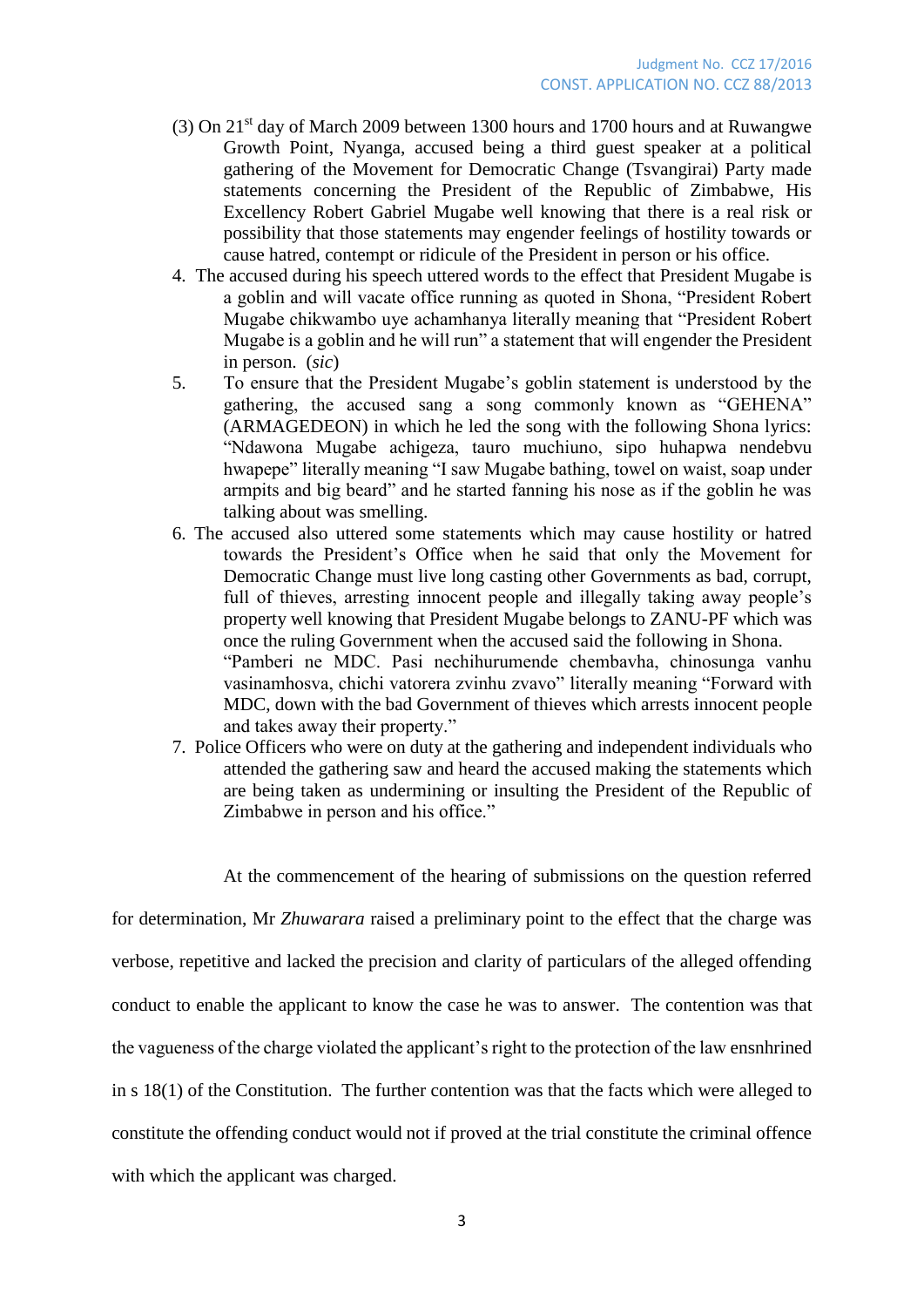If the Court finds that the facts on which the charge was based would not if proved at the trial by available evidence have constituted an offence, it would not be necessary to go into the question of the constitutional validity of s 33(2)(a) of the Criminal Law Code. Basing a criminal charge on facts which if proved at the trial would not constitute an offence would be a violation of an accused's right to the protection of the law.

No one can be subjected to criminal proceedings before a Magistrates' Court without a charge or summons. The public prosecutor is given the power as a representative of the Prosecutor General to prefer a charge against a person accused of an offence in the magistrates' court on behalf of the State. As the content of the right to the protection of the law guaranteed to every person under s 18(1) of the Constitution s 18(3)(b) requires that any person who is charged with a criminal offence must be informed as soon as reasonably practicable in a language that he or she understands and in detail, of the nature of the offence charged.

Section 139 of the Criminal Procedure and Evidence Act ("CP & E Act") [*Cap. 9:07*] provides that where a public prosecutor has by virtue of his or her office determined to prosecute any person in a magistrates' court for any offence within the jurisdiction of that court, he or she shall forthwith lodge with the clerk of court a statement in writing of the charge against that person setting forth shortly and distinctly the nature of the offence and the time and place at which it was committed. (the underlining is mine for emphasis).

The object of a charge is to inform the accused person in sufficient detail and clear language of the offence with which he or she is charged to enable him or her to consider the accusation. The charge must state the essential elements of the offence with sufficient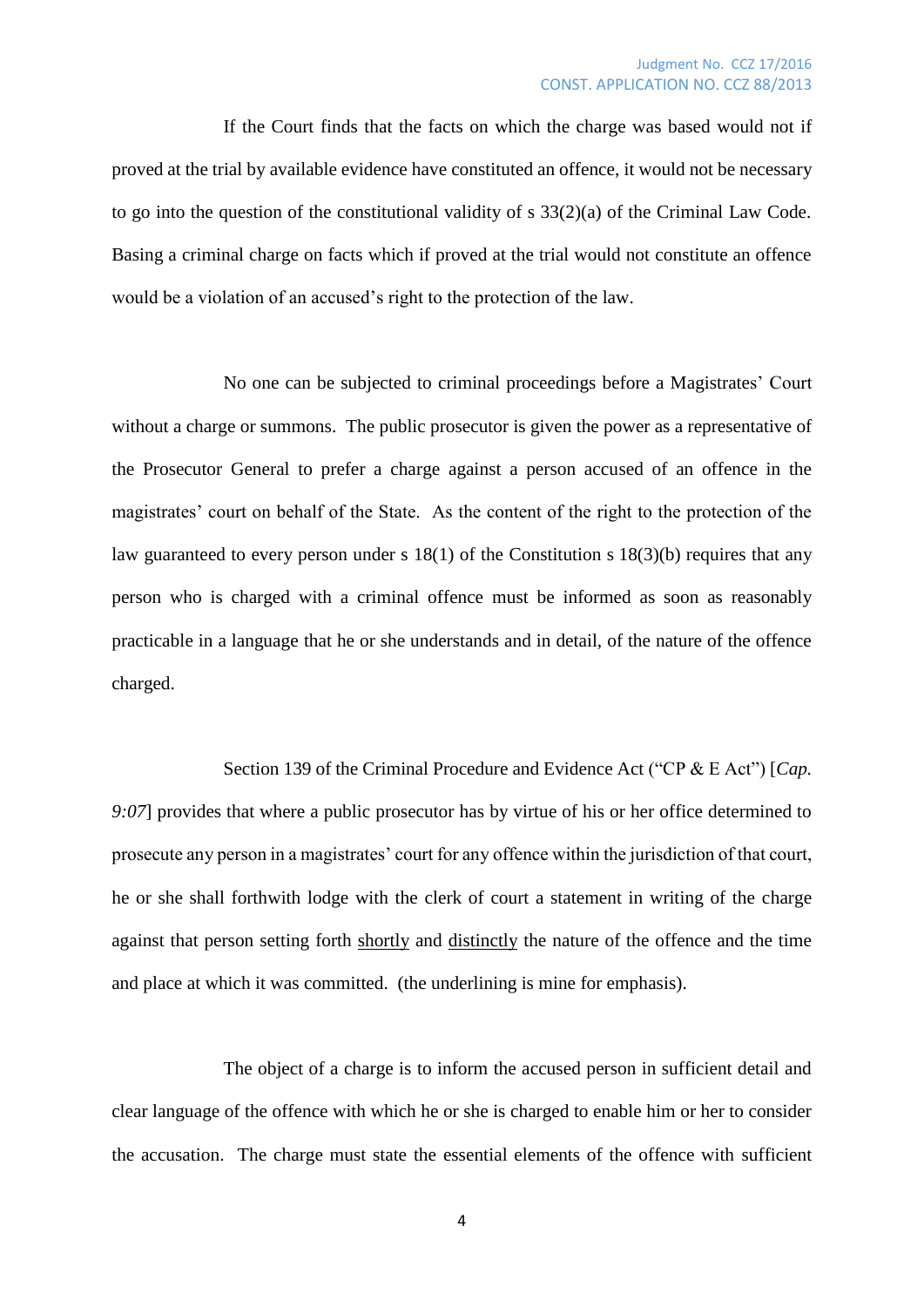precision and provide sufficient particulars of the acts or omissions alleged to have been committed which constitute the criminal offence. The accused person must not be left to guess or speculate as to the true nature of the offence he or she is charged with and the case he or she has to answer.

#### In *S v Hugo* 1976(4) SA 536(A) at 540E MILLER JA said:

"The clear intention is and indeed it is only fair that sufficient particulars should be furnished in order to enable an accused to prepare his defence".

As the public prosecutor is *dominus litis* and has the right to determine the charge which he or she wants to prefer against an accused person, it is his or her duty to ensure that the accused is charged with the correct offence. It is also the public prosecutor's duty to ensure that only necessary particulars relating to acts or omissions alleged to have been committed by the accused person which constitute the offence are included in the charge.

Where the offence relates to specific types of statements made with an intention to bring about a prohibited consequence only particulars of such statements need to be included in the charge. The charge preferred against the applicant included statements he is alleged to have uttered to the audience at the political gathering the contents of which were not about or concerning the President. The contents of the statements could not be said to be false nor could they be said to have the consequences prohibited by the statute. For example, the political slogan exalting the MDC-T party and the statement on corruption in government had nothing to do with the essential elements of the offence.

The charge was made up of three parts. The first part was a recitation of the essential elements of the offence. The second part was irrelevant. Whilst it opened with words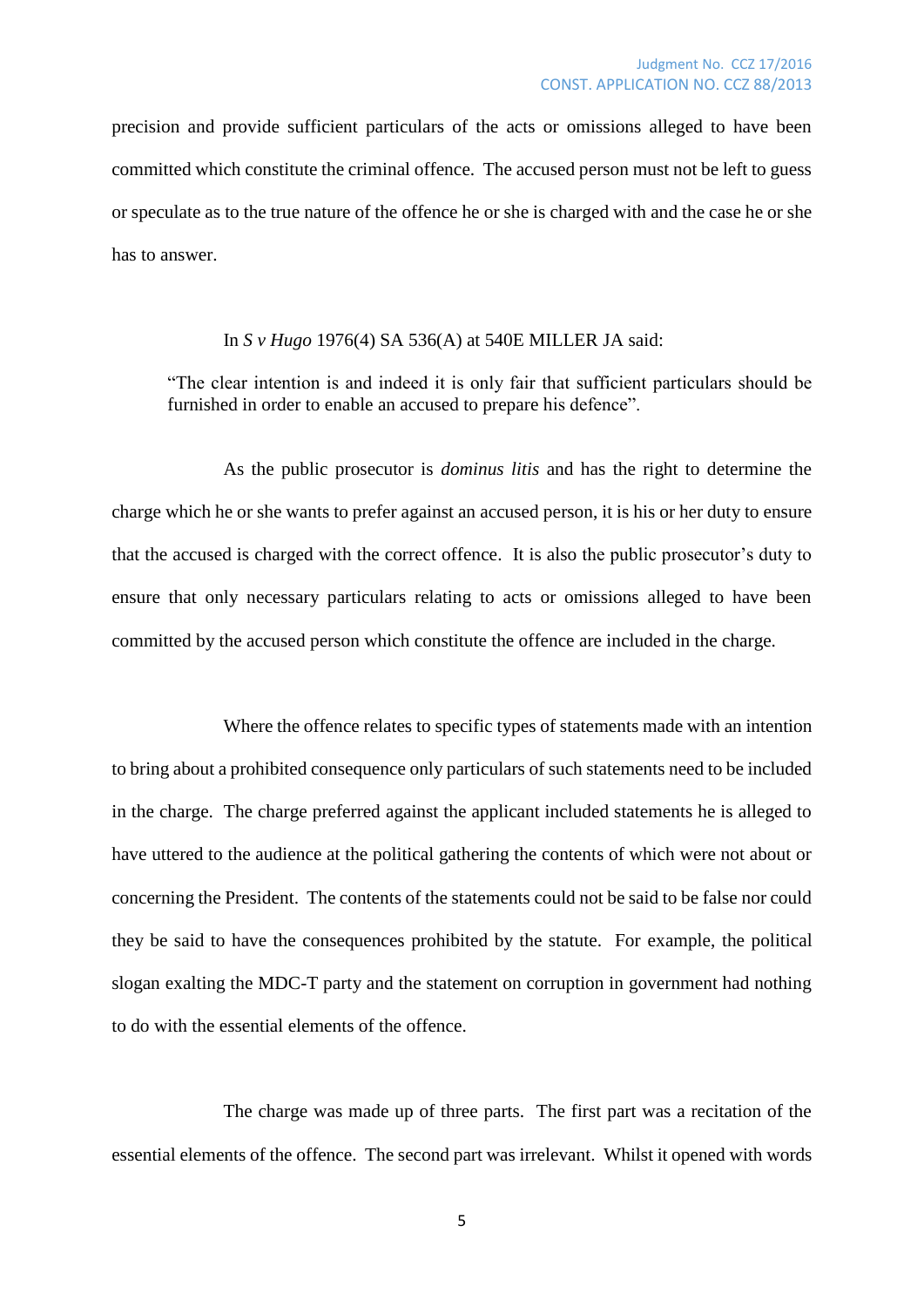that suggested that it referred to false statements the applicant was charged with making, it revealed a misconception of the essential elements of the offence charged.

It was alleged in part two of the charge that the statements made in the Shona language were false. There was no allegation that the applicant knew that the statements were false. There was instead an allegation that the applicant had an intention "that the statements may engender feelings of hostility towards or cause hatred, contempt or ridicule of the President". It would have been difficult for the applicant to understand the nature of the offence he was alleged to have committed when the charge was based on different statements made in his speech which were open to contradictory meanings. There was the statement that the President was a goblin. That was put together with a political slogan exalting the MDC-T and a statement that there was corruption in Government. All these statements were said to be about or concerning the President. They were all said to be false and made with the intention of engendering feelings of hostility towards the President. All the statements could not constitute particulars of the essential elements of the offence the accused was charged with.

The manner the charges were levelled against the applicant violated his right to the protection of the law. The State did not comply with the requirements of s 18(3)(b) of the Constitution. It also failed to comply with the requirements of s 139 of the CP  $\&$  E Act designed to protect a person charged with a criminal offence.

There are remedies provided for by the law for the protection of a person charged with an offence from the consequences of defects in the charge related to lack of clarity in the particulars of the offence he or she is alleged to have committed. Section 178(1) of the  $CP \& E$  Act gives an accused person the right to apply to the court, before pleading, to quash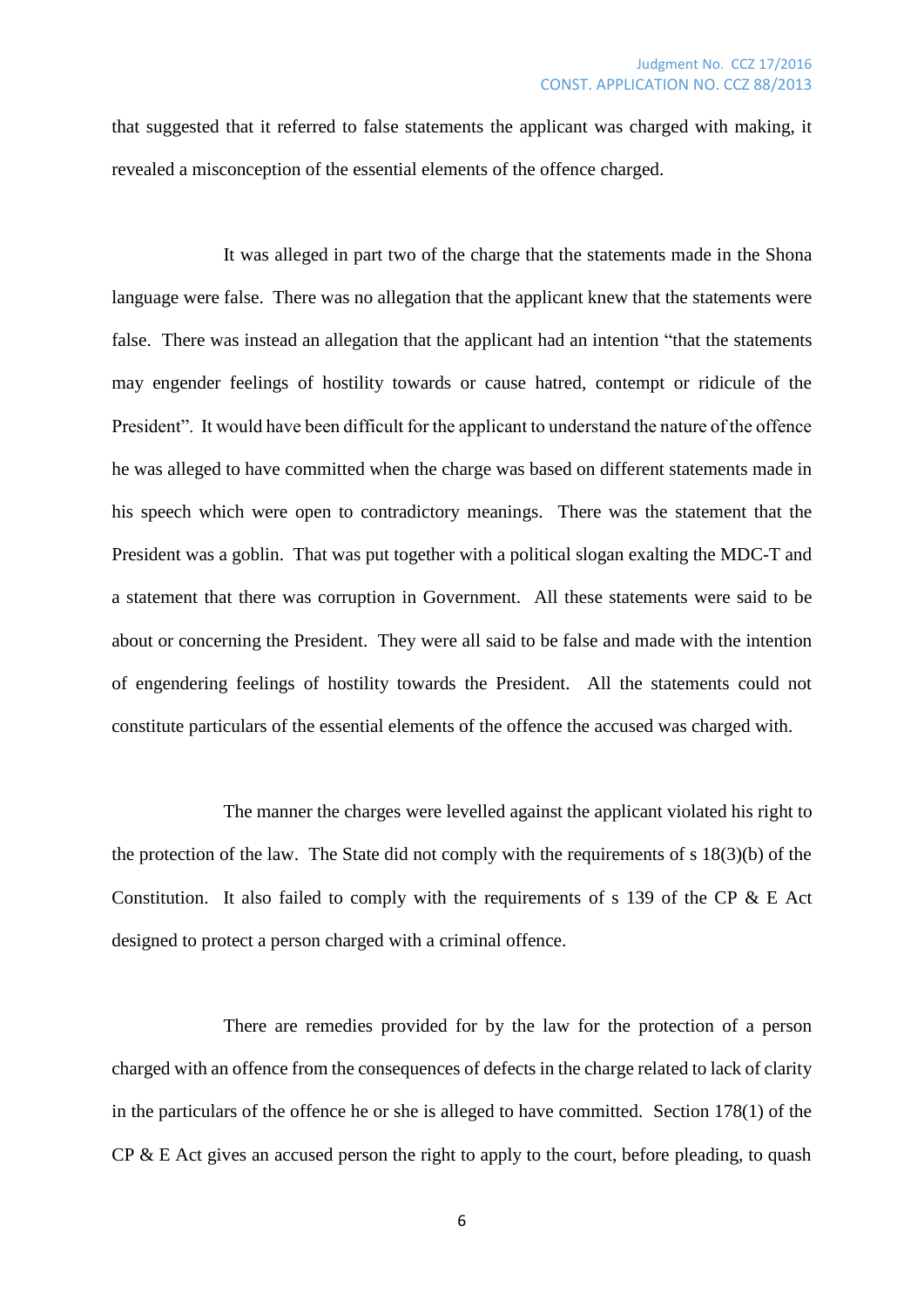the charge on the ground that it is calculated to prejudice or embarrass him in his or her defence. Section 180(1) of the CP  $&$  E Act gives the accused person who considers that a charge is framed in vague language or that the particulars of the offence are not disclosed in a manner that enables him or her to answer the charge to except to it on the ground that it does not disclose any offence cognizable by the court. The magistrate is obliged to hear the exception and determine whether it is well founded. If the exception is well founded the magistrate has the power to dismiss the charge.

The procedure provided for under s 178(1) of the CP  $\&$  E Act is based on the presumption of the fact that there are facts of the conduct of the accused on the basis of which a reasonable suspicion exists of him or her having committed the offence charged. The defect in the charge would lie in the failure by the public prosecutor to state the particulars of that conduct in clear and sufficient detail so as to inform the accused of the nature of the offence to enable him or her to answer it. If it is a defect that can be rectified without prejudice to the accused's ability to defend himself or herself his or her right to the protection of the law is enforced by an order that the defect be removed or rectified. The procedure provides appropriate remedy for the redress of the type of wrong arising from the drafting of the charge. The type of wrong suffered by the applicant could not be addressed by the application of that remedy.

Initially the complaint was that s 33(2)(a) of the Criminal Law Code violated the applicant's fundamental right to freedom of expression enshrined in s 20(1) of the Constitution. At the commencement of the hearing the court directed counsel to file supplementary heads of argument to address the question whether the facts on which the charge was based would, if proved at the trial, constitute an offence. There is public interest in the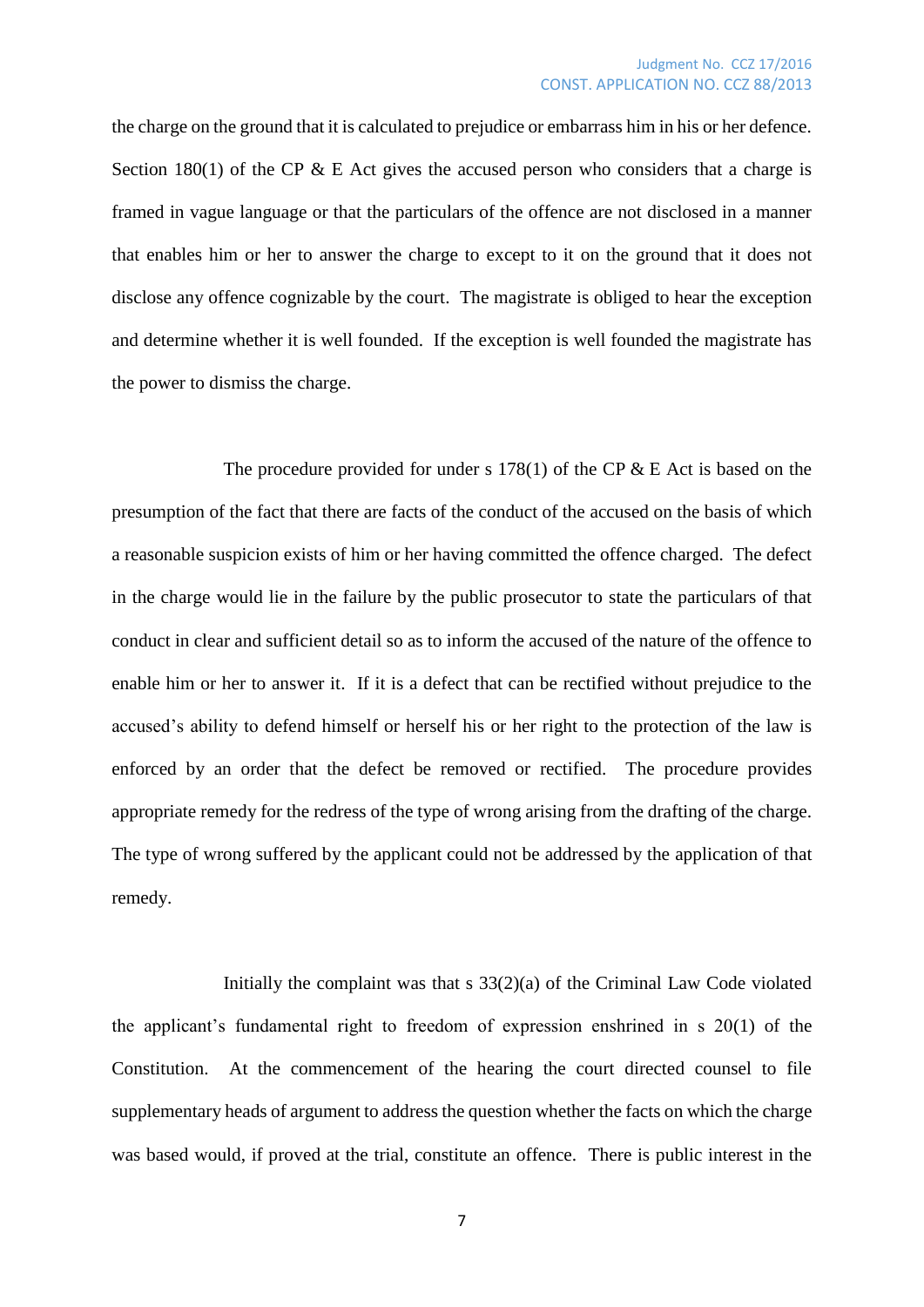strict enforcement of the rule in the field of criminal law to the effect that no person should be charged with an offence on the basis of facts which if proved at the trial would not constitute an offence. Section 180(1) of the CP  $&$  E Act gives an accused person the right to invoke the protection of this fundamental principle of the right to the protection of the law. Effective judicial protection of a person charged with a criminal offence requires strict enforcement of the rule in question.

In *Williams & Anor v Msipha N.O. & Ors* 2010(2) ZLR 552(S)the applicants had been charged with contravening s 37(1)(a)(i) of the Criminal Law Code. They raised before a magistrate who was about to commence the trial of the charge preferred against them the question of the unconstitutionality of s  $37(1)(a)(i)$ . They also raised the question of the violation of their fundamental right to the protection of the law enshrined in s 18(1) of the Constitution. They requested the magistrate to refer the question of the constitutional validity of s 37(1)(a)(i) of the Criminal Law Code to the Supreme Court for determination on the ground that their prosecution and remand based on the alleged contravention of that law were a violation of their right to the protection of the law.

The magistrate in *Williams case supra* refused the request for a referral of the constitutional question to the Supreme Court for determination on the ground that the raising of the question and *ipso facto* the request for referral was frivolous and vexatious. On an application in terms of s 24(1) of the Constitution the Supreme Court did not go into the question of the Constitutional validity of s  $37(7)(a)(i)$  of the Criminal Law Code. It took the view that the facts on which the charge was based would not, if proved at the trial constitute the offence charged or any other offence.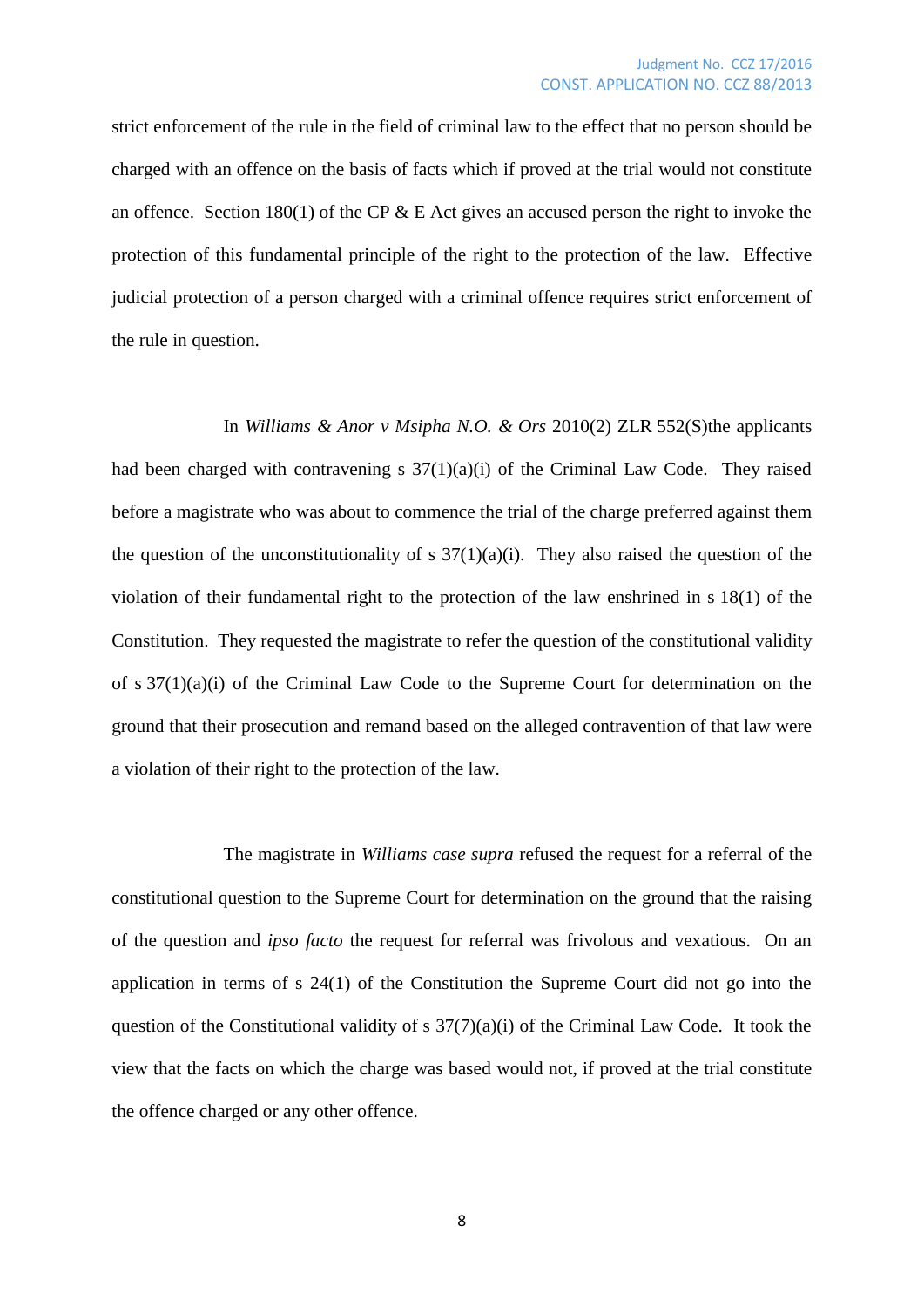The Supreme Court proceeded, in *Williams case supra*, on the basis of the

assumption that s  $37(1)(a)(i)$  of the Criminal Law Code was valid. At p 571C the Court set out

the applicable principle saying:

"To determine the question whether the conduct committed by the applicants and for which they were charged with the crime of contravening section  $37(1)(a)(i)$  of the Act would, if proved at the trial, constitute the offence they were charged with, the magistrate was required under s 13(2)(e) of the Constitution to take into account the essential elements of the offence and the conduct which if proved at the trial would constitute the offence charged. He was required to apply the knowledge of the statute to the conduct actually committed by the applicants and decide whether it constituted the proscribed conduct.

The thrust of Mr *Mpofu's* argument was that the effect of the protection the Constitution provides for the fundamental right to personal liberty would be evaded if a court did not examine the facts on which a charge laid on an accused person is based and evaluate them according to the objective standards prescribed by section  $13(2)(e)$  of the Constitution."

The court held at 570G-H said:

"A reasonable suspicion that an accused person has committed the offence with which he or she is charged presupposes that the facts on which the charge is based would, if proved at the trial, constitute the offence. Where the accused person challenges the legality of the charge on the ground that the offence itself was not committed, the onus is on the State to first show that, if proved at the trial, the facts on which the charge is based would constitute the offence with which the accused person is charged."

Applying the test enunciated in *Williams case supra* to the facts of this case it

is apparent that the applicant did not commit an offence. One of the essential elements of the offence of contravening  $s$  33(2)(a) of the Criminal Law Code is that the statement about or concerning the President must be false. The outline of the State case made no reference to the falsity of the statements the applicant was accused of having uttered. All the statements contained in the outline of the State case allegedly made by the applicant could not be false.

The prohibited statement must be about or concern the President or his office.

The slogan exalting the MDC-T political party and the statement on corruption in Government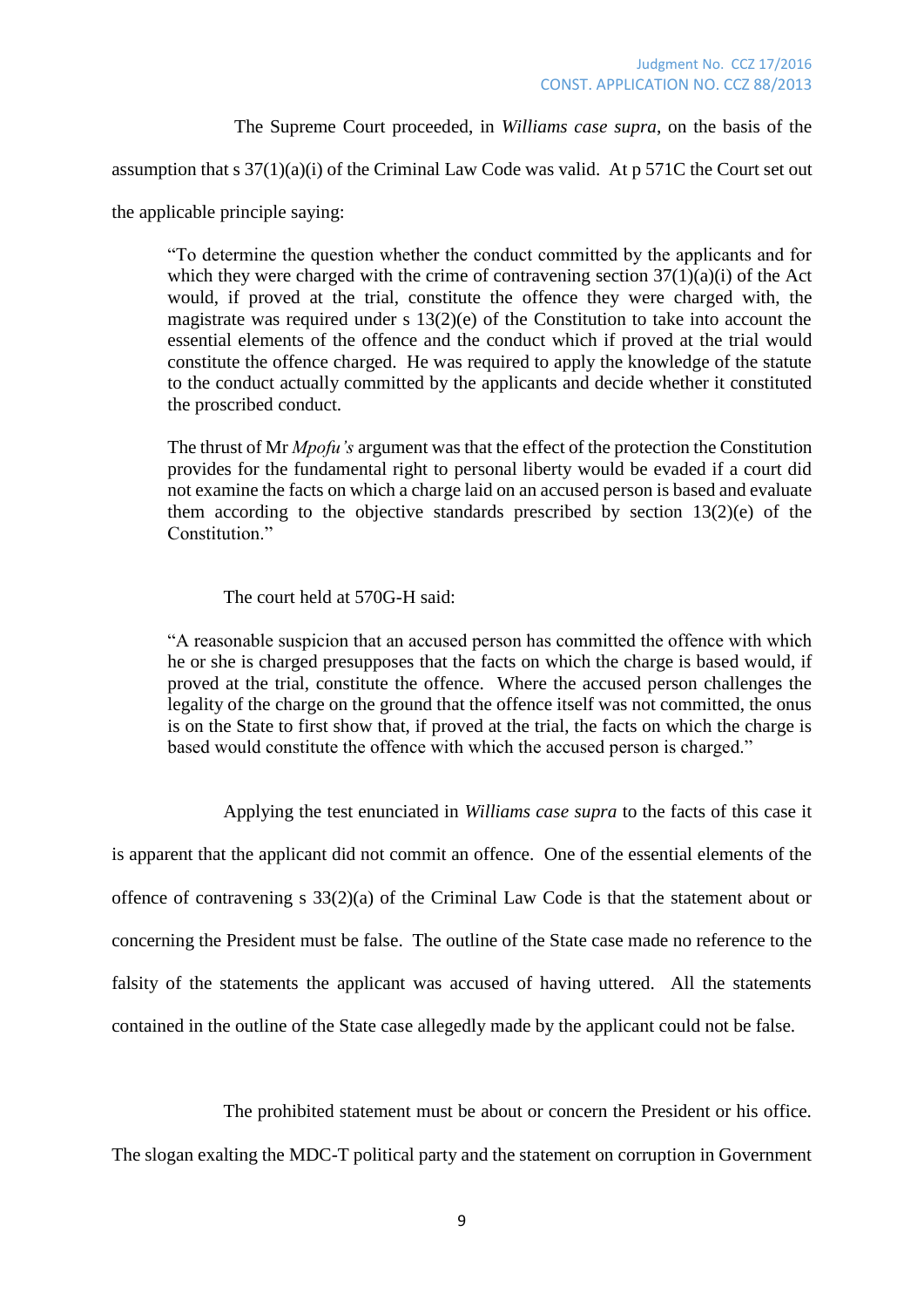could not have been about or concerning the President. They could not be described as false statements either. The sarcasm in the conveyance of the message may have offended some of the listeners. It did not, however, make the message itself false. It was necessary for the State to indicate the false statements uttered by the applicant because it was required to state facts that would prove that the applicant had knowledge of the falsity of the statements.

The statement that the President was a goblin was obviously a false statement. The offence is however not committed because a person has uttered at a public place a false statement about or concerning the President. The statement must be accompanied at the time of its utterance by the knowledge of its falsity and an intention to use it to engender feelings of hostility in the audience against the President. That is not even enough for the offence to be committed. The State must prove beyond reasonable doubt that the false statement about or concerning the President was capable of deceiving the hearer into believing it is true and that it was likely to arouse in the audience feelings of hostility towards the President or his office.

A patently false statement to the effect that the President is a goblin was unlikely to deceive any right thinking person into believing that it is true. It was unlikely to engender in the hearer feelings of hostility towards the President. In other words, a statement that is patently false that no right thinking person can believe it to be true cannot carry the intent to inflame in the audience feelings of hostility towards the President.

The statement the applicant is alleged to have uttered did not even allege that the President had done anything that could have adversely affected the interests of people generally or those in the audience for it to arouse feelings of hostility towards the President. Such a statement cannot hold up the President to ridicule.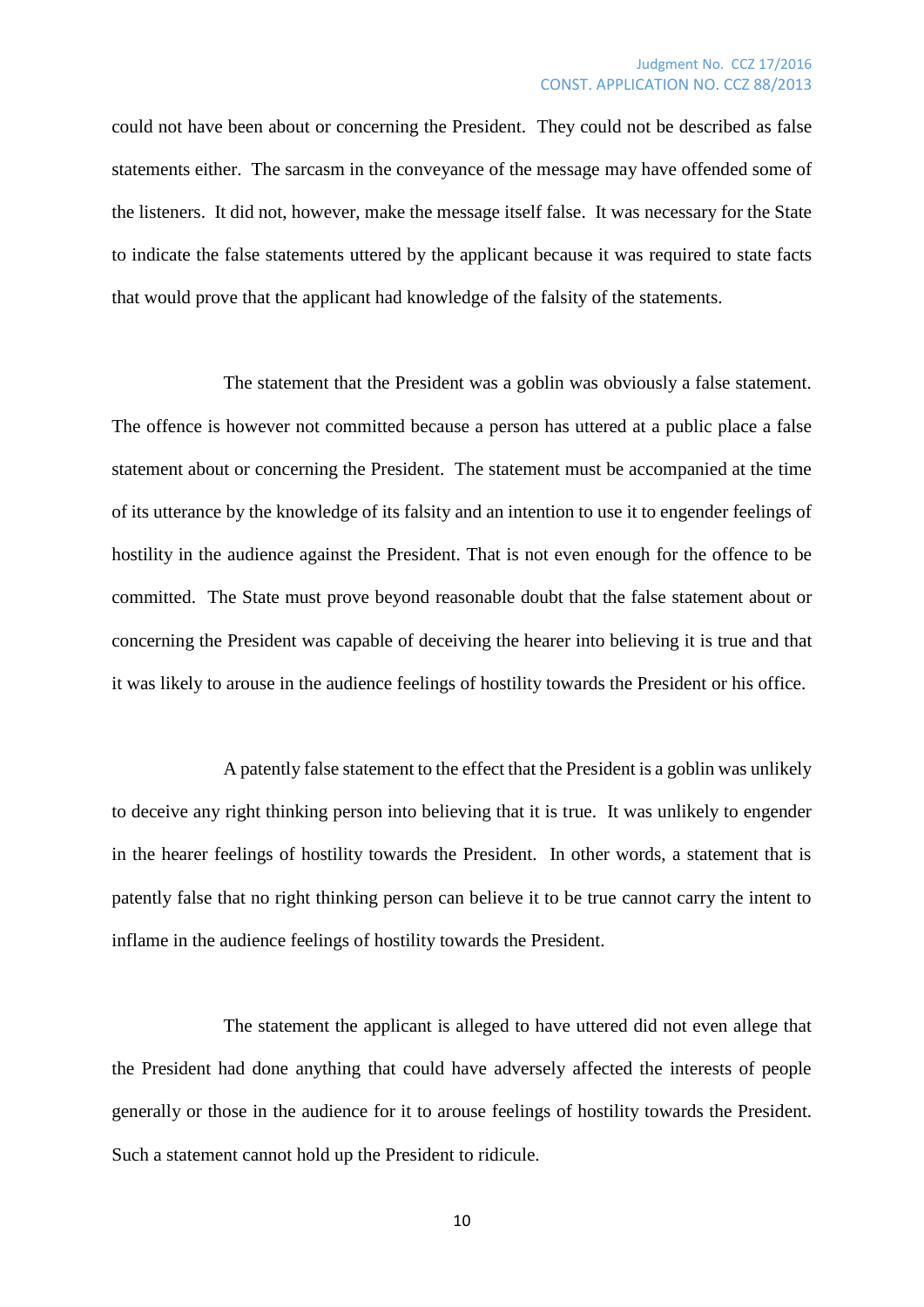#### Judgment No. CCZ 17/2016 CONST. APPLICATION NO. CCZ 88/2013

The public prosecutor did not understand the essential elements of the offence. The outline of the State case suggests that he or she thought that the statute criminalised the causing of some danger to the President. The outline of the facts alleged that the statement that the President was a goblin would "engender the President in person". That is, of course, meaningless. The outline of the case for the prosecution goes on to allege that the false statement was "taken as undermining or insulting the President". What is undermined under s 33(2)(a) of the Criminal Law Code is the authority of the President. The applicant was not charged with the offence of insulting the President. Proof of that offence which is under s 33(2)(c) of the Criminal Law Code would not require proof that an accused person made a false statement about or concerning the President as an essential element of the offence.

The finding by the Court is that if the facts alleged in the outline of the case for the prosecution were proved at the trial of the applicant they would not have constituted an offence.

It is declared that the prosecution of the applicant on allegations of having contravened s 33(2)(a) of the Criminal Law (Codification and Reform) Act [Cap. 9:23] amounted to a deprivation of his personal liberty save as would have been authorised by law in contravention of s 13(1) of the Constitution and was a denial of the fundamental right of the applicant to the protection of the law guaranteed under s 18(1) of the Constitution. There shall be no order as to costs.

The application for an order declaring  $s$  33(2)(a) of the Criminal Law (Codification and Reform) Act [*Cap. 9:23*] unconstitutional is for the purpose of this case dismissed with no order as to costs.